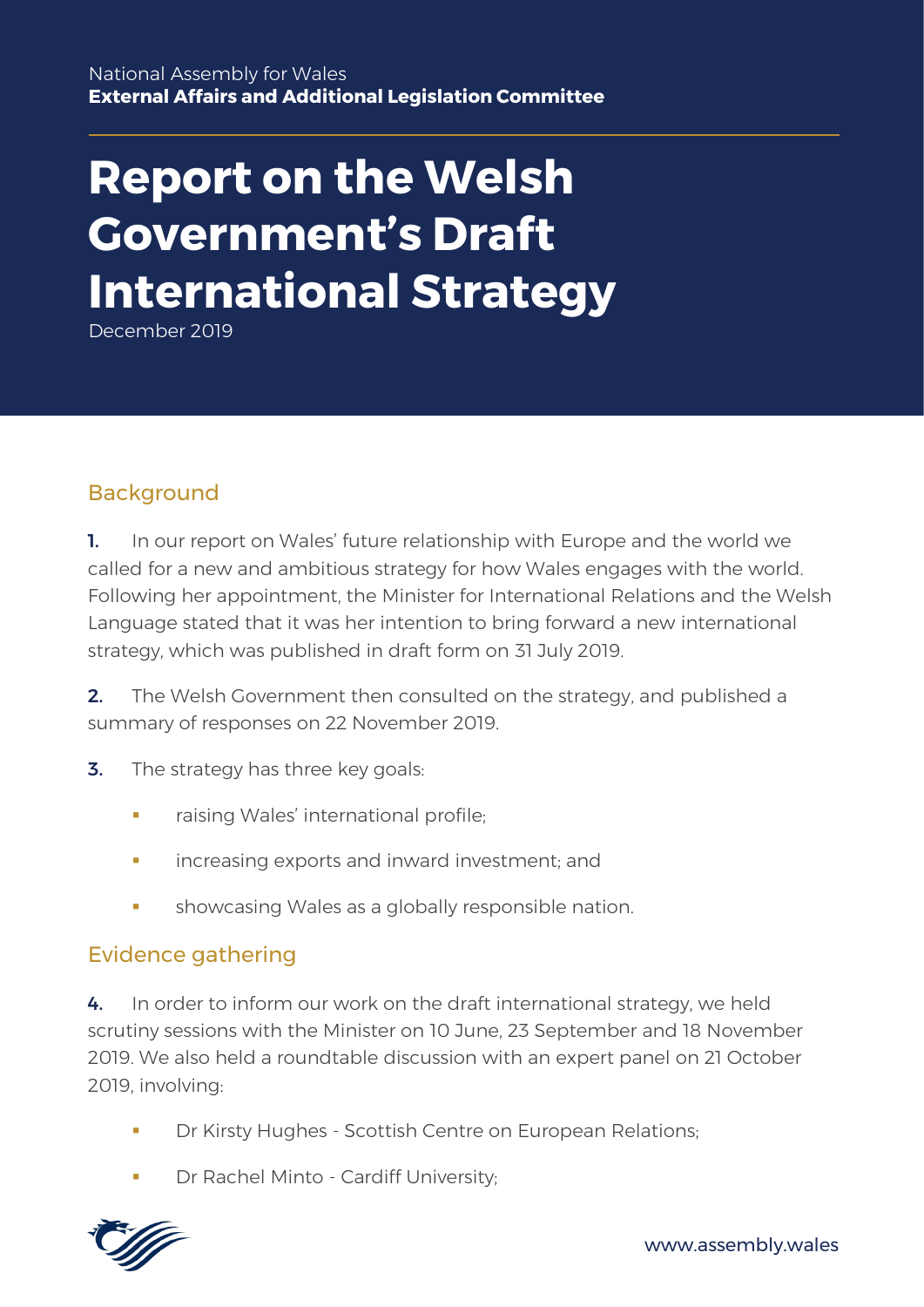- **Dr Elin Royles Aberystwyth University; and**
- **EXECUSE:** Susie Ventris-Field Welsh Centre for International Affairs.

5. These sessions enabled us to build on the considerable evidence base received as part of our previous work on Wales' future relationship with Europe and the world. The findings of that report included the need for a new strategy, with measurable targets; the need to coordinate activities across the Government and in a way that involves civil society; and set out how the Welsh Government should look again at the work of the international offices in the light of Brexit and wider changes.

**6.** We are grateful to all who contributed to our work.

# 1. The goals and priorities of the draft strategy

### Overall approach

**7.** As outlined above, the draft strategy has three broad goals: to raise Wales' international profile; to increase exports and inward investment; and to showcase Wales as a globally responsible nation.

8. Dr Kirsty Hughes and Dr Elin Royles agreed that the draft strategy could be more ambitious.<sup>1</sup> Dr Royles said that the strategy was also "too prescriptive in parts," arguing that the strategy needed to give more freedom. Dr Royles said:

> "[…]if we know what the underpinning principles are for decisions, then it gives you far more flexibility rather than saying what specific plans are or what kind of specific collaboration is going to happen." 2

9. During our expert panel, Dr Kirsty Hughes argued that "a clear European strategy that I would think should really be at the heart of an international strategy for a European country" was missing from the document.<sup>3</sup> Dr Hughes made comparisons between the strategies of Bavaria and Quebec at either end of a spectrum:

> "Bavaria has a very broad EU-influencing strategy, whereas if you look at Quebec, it's got a very trade and investment-focused strategy. And I

<sup>&</sup>lt;sup>1</sup> Record of Proceedings, [paragraphs 119 and 125](https://record.assembly.wales/Meeting/5642) - 21 October 2019

<sup>&</sup>lt;sup>2</sup> Record of Proceedings, **paragraph 132** - 21 October 2019

<sup>&</sup>lt;sup>3</sup> Record of Proceedings, **paragraph 106** - 21 October 2019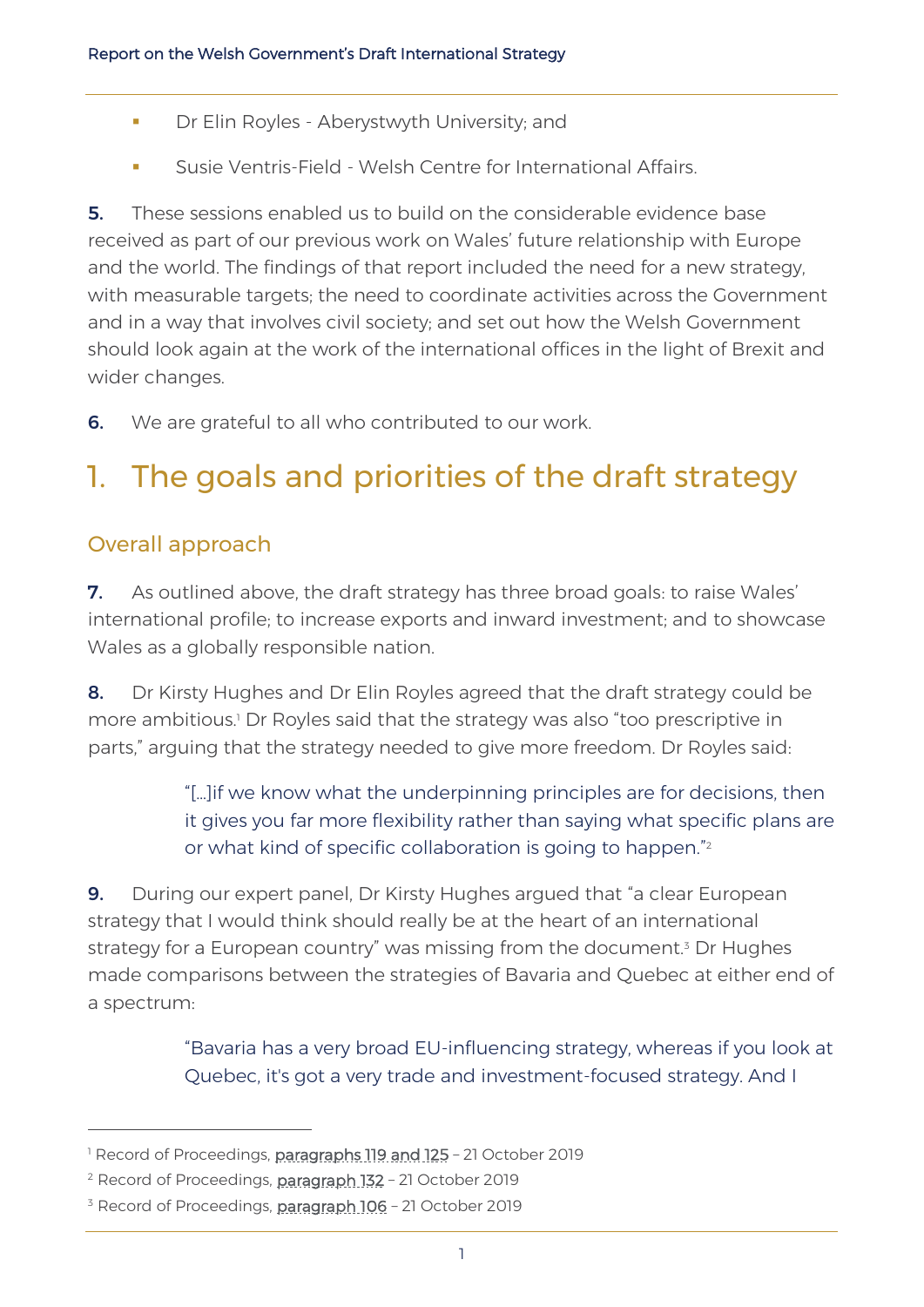wonder where you see your strategy lying on that spectrum. And maybe it's a little bit nearer the Quebec end than it needs to be. Nothing wrong with the Quebec strategy; it's just I think there's scope to add to it in the same way that maybe I'm saying there's scope to add to yours." 4

10. Dr Kirsty Hughes told us that the draft strategy was good at summarising "the key characteristics of Wales" and in particular praised the way in which annexes to the strategy brought together a list of networks, priorities and memoranda of understanding in one place.<sup>5</sup> However, she added that there were many areas where the strategy could stand to be more ambitious and argued that the document may focus too much on trade and investment. 6

11. On 22 November 2019, the Minister issued a Written Statement to mark publication of the summary of consultation responses that the Welsh Government had received.<sup>7</sup> In the Written Statement the Minister outlined a number of additional actions she intended to take including the introduction of "a vision statement at the beginning of the document to express the Wales we expect to see in 5 years."<sup>8</sup>

### Centres of excellence

12. Sitting alongside these goals, the draft strategy states that the Welsh Government will showcase three distinct industries as 'centres of excellence'. They are:

- **cyber security;**
- **•** compound-semiconductors; and
- **•** creative industries, specifically television and film.

13. During our session on 23 September, the Minister explained that the rationale for choosing these three sectors included "changing the perception of

<sup>4</sup> Record of Proceedings, [paragraph 108](https://record.assembly.wales/Meeting/5642) – 21 October 2019

<sup>&</sup>lt;sup>5</sup> Record of Proceedings, [paragraph 118](https://record.assembly.wales/Meeting/5642) - 21 October 2019

<sup>&</sup>lt;sup>6</sup> Record of Proceedings, [paragraph 119](https://record.assembly.wales/Meeting/5642) - 21 October 2019

<sup>&</sup>lt;sup>7</sup> Welsh Government, Written Statement 'Consultation Response to the Draft International Strategy [for Wales'](https://gov.wales/written-statement-consultation-response-draft-international-strategy-wales) – 22 November 2019

<sup>8</sup> Ibid.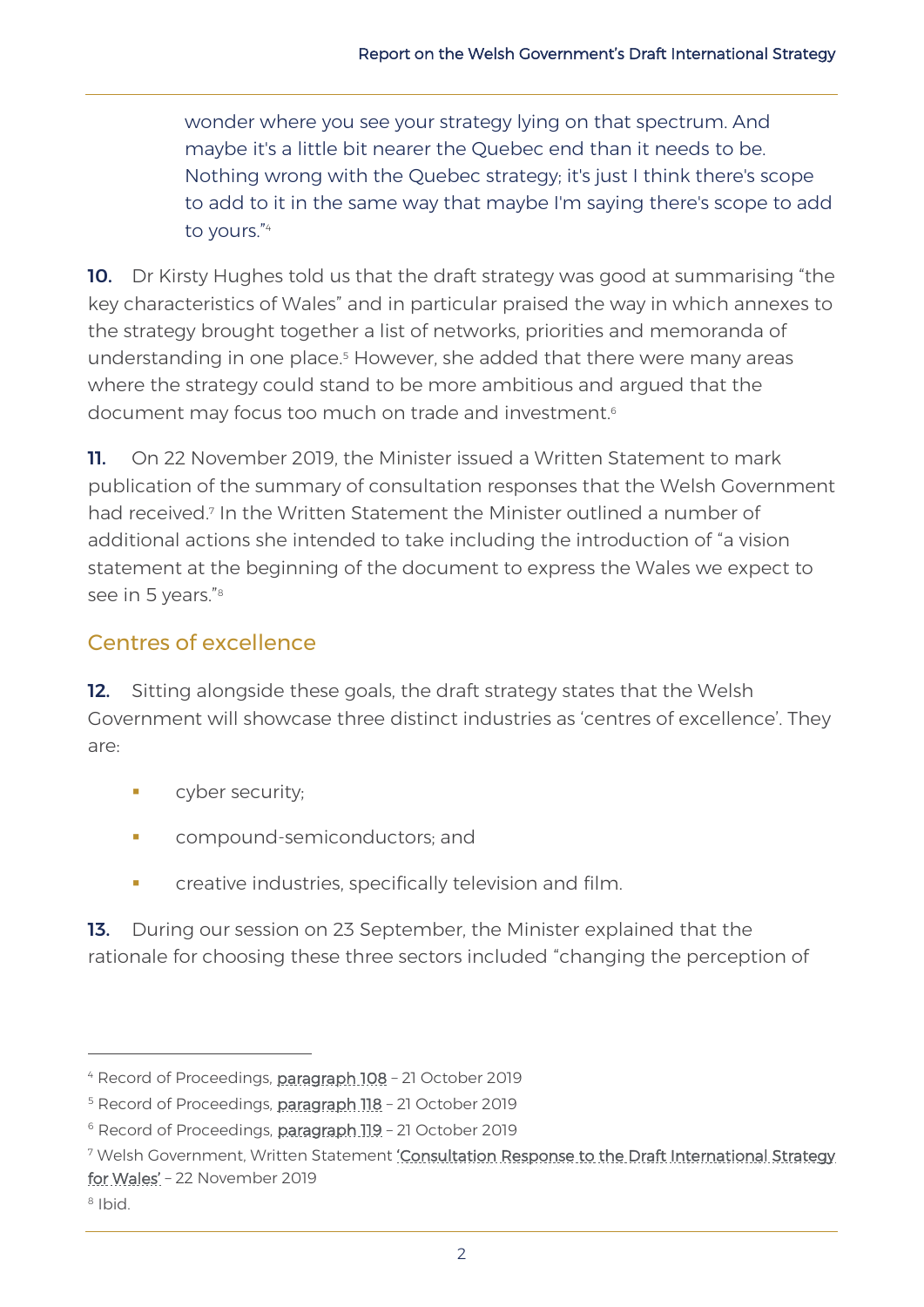Wales" and "linking up with the priorities of the city regions and of the economic action plan".<sup>9</sup>

14. In further correspondence to the Committee on 5 November, the Minister said:

> "The key industries will help us highlight to the wider world the skills on offer in Wales. They are also areas where expertise already exists in Wales; where companies are already at the forefront of production and development. There is a solid basis on which we can build further excellence in these three distinct areas, in the face of the challenges posed by Brexit." 10

**15.** In the Written Statement, the Minister said that:

"Whilst the majority of respondents agreed wholly or in part with the choice of the three showcase centres of excellence, there was a strong agreement that more clarity was needed about why these sectors have been chosen. It was also stated by a number of respondents that this approach could be seen as restrictive in terms of attracting investment from other sectors and supporting research and development." $\scriptstyle\rm II$ 

16. During our roundtable session, Susie Ventris-Field raised concerns around the commitment to "values and rights" of two of the centres of excellence. In particular she noted that the cyber security industry "does have some connections with companies that, perhaps, haven't got strong records in human rights issues".<sup>12</sup>

17. Dr Rachel Minto of Cardiff University questioned how the centres of excellence would match with the equality goals of the Well-being of Future Generations Act 2015.<sup>13</sup>

<sup>&</sup>lt;sup>9</sup> Record of Proceedings, [paragraphs 27 and 29](https://record.assembly.wales/Meeting/5635) - 23 September 2019

<sup>&</sup>lt;sup>10</sup> Paper to note 1: Correspondence from the Minister for International Relations and the Welsh [Language](http://senedd.assembly.wales/ieListDocuments.aspx?CId=449&MId=5644&Ver=4) - noted on 11 November

<sup>&</sup>lt;sup>11</sup> Welsh Government, Written Statement 'Consultation Response to the Draft International [Strategy for Wales](https://gov.wales/written-statement-consultation-response-draft-international-strategy-wales)' – 22 November 2019

<sup>&</sup>lt;sup>12</sup> Record of Proceedings, **paragraph 149** - 21 October 2019

<sup>&</sup>lt;sup>13</sup> Record of Proceedings, [paragraph 152](https://record.assembly.wales/Meeting/5642) - 21 October 2019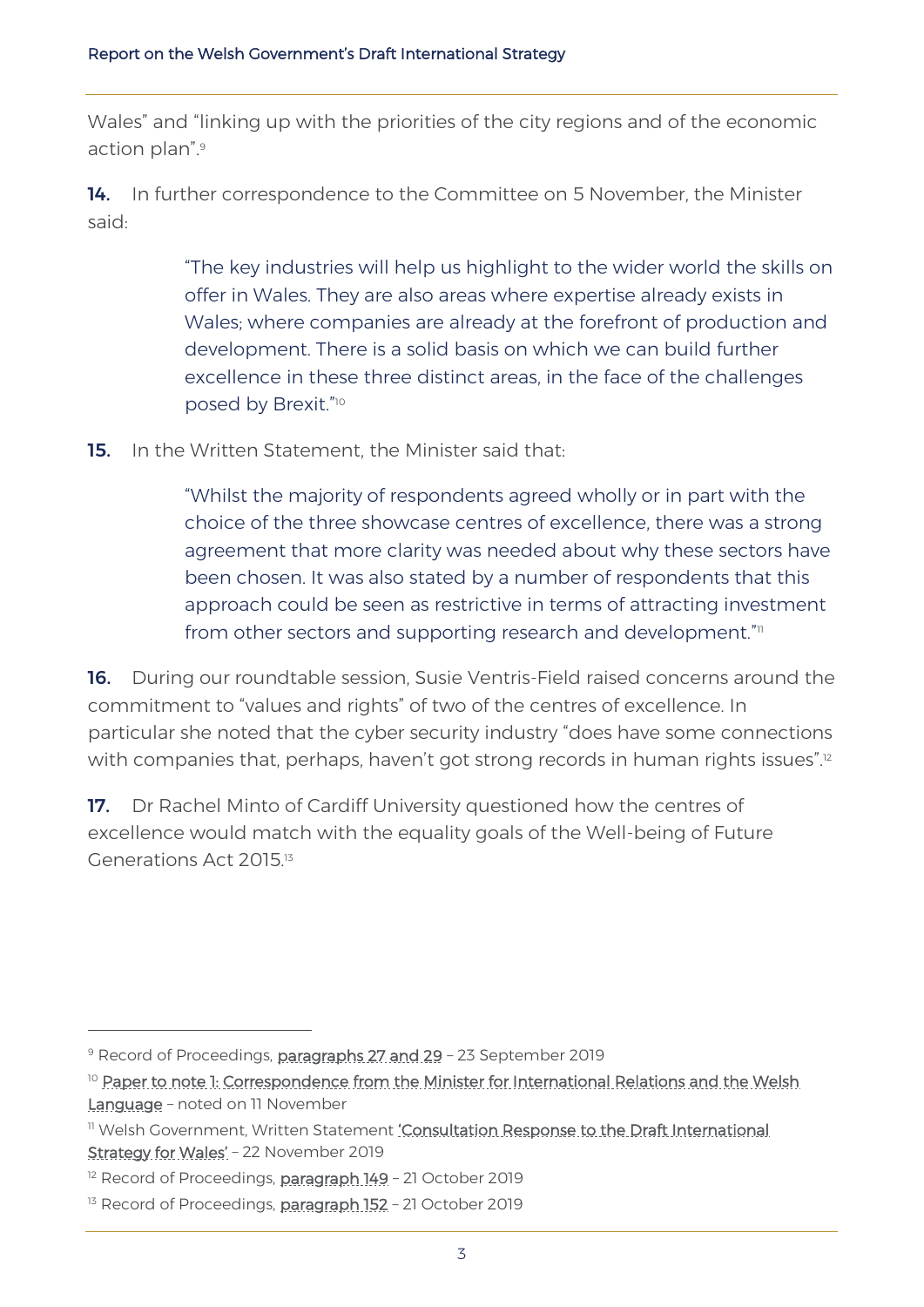18. Dr Elin Royles told us that there were risks in being "so prescriptive" and argued for "an approach that would identify a criteria by which you're going to identify which sectors or industries you're going to prioritise".<sup>14</sup>

19. In terms of the wider context of Brexit, and the development of the strategy, including the rationale for choosing the three centres of excellence, the Minister told us that:

> "[…]one of the things that I've been looking to do is to see how we can Brexit-proof this international strategy. It's a really difficult time to be writing an international strategy, when you have no idea what the relationship with your nearest neighbours is going to be. And, so, what I've been trying to, in particular in relation to inward investment, is to say 'Look, where are the areas that we have genuine global leadership? Where are the areas where, irrespective of what happens with Brexit, we will not be impacted in those specific areas?' I've been looking at what those areas are, and technology is key. They are some of the areas that I'm looking at, but it will be much more specific than that."<sup>15</sup>

20. In her Written Statement, the Minister indicated that the three centres of excellence identified would remain following the consultation, but that more information on the rationale for choosing these would be included in the document.<sup>16</sup>

#### Our view

21. We broadly agree with the three goals identified by the strategy. However, we share the concerns of stakeholders that the document could be more ambitious. We note that the Minister intends to include a vision statement in the final strategy and hope that this will go some way to addressing this concern.

22. In keeping with the findings of our previous report, we agree that more could be done to maximise the potential of Wales' soft power, particularly in terms of our distinct assets such as the Welsh language and Welsh culture. We would therefore expect the final strategy to better reflect this.

<sup>&</sup>lt;sup>14</sup> Record of Proceedings, [paragraph 155](https://record.assembly.wales/Meeting/5642) and 141 - 21 October 2019

<sup>&</sup>lt;sup>15</sup> Record of Proceedings, [paragraph 30](https://record.assembly.wales/Meeting/5467) - 10 June 2019

<sup>&</sup>lt;sup>16</sup> Welsh Government, Written Statement 'Consultation Response to the Draft International [Strategy for Wales'](https://gov.wales/written-statement-consultation-response-draft-international-strategy-wales) – 22 November 2019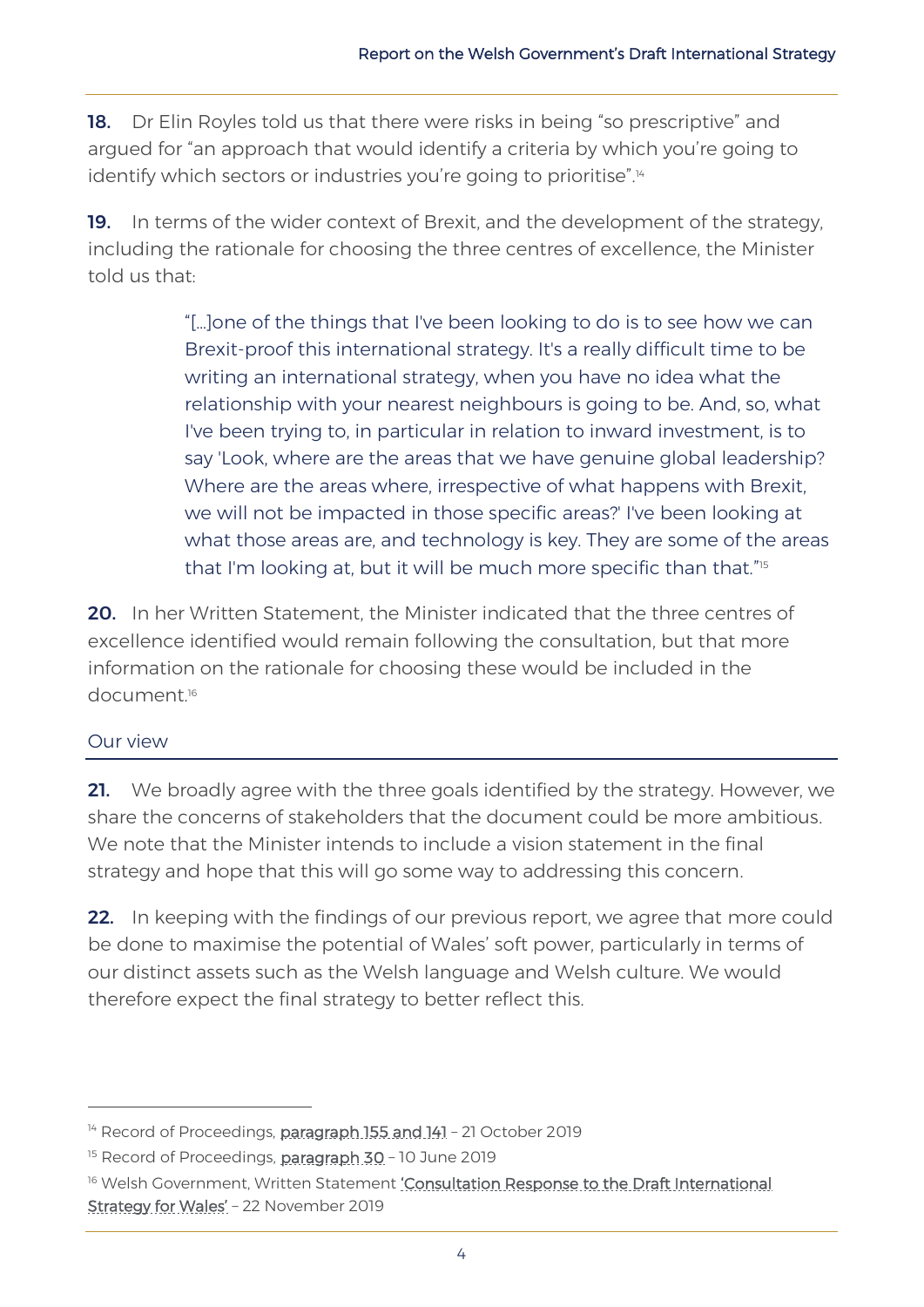**Recommendation 1.** We recommend that the Welsh Government's vision statement provides a clear picture of the Government's anticipated 'final destination' at the end of the lifetime of the strategy. It should set out clearly the specific outcomes the Welsh Government hopes to deliver through the strategy.

23. We note the effect that continuing Brexit uncertainty is having on the task of developing the Welsh Government's new international strategy. Furthermore we note that one of the rationales behind choosing the centres of excellence was that they are 'Brexit-proof'. We are concerned about the implications that this decision may have on other sectors of the economy where Wales is able to show global leadership, for example in advanced manufacturing and higher education.

**Recommendation 2.** We recommend that the Welsh Government outlines in its response to this report how it intends to ensure that other sectors of the economy, in which Wales can show global leadership, are adequately represented by the Welsh Government in its international activities.

# 2. Coordination and delivery

### Coordination across government

24. The need to ensure effective coordination between the Minister for International Relations and other Welsh Government Ministers was an important aspect of our report on Wales' future relationship with Europe and the world. To that end, we recommended establishing a formal mechanism, such as a Cabinet sub-committee. The Welsh Government accepted this recommendation 'in principle' stating that "given the importance of the agenda and its spread across many portfolio areas, other options need to be considered including the option for allowing for full Cabinet discussions on internationalisation."<sup>17</sup>

**25.** During our evidence session on 18 November, the Minister stated that her preference was for "intensive bilateral meetings" with Cabinet Ministers and reiterated that "in terms of co-ordinating that role, then that will take place at the Cabinet level." 18

<sup>&</sup>lt;sup>17</sup> Welsh Government Response to Recommendations from the External Affairs and Additional [Legislation Committee Report: Wales' Future Relationship with Europe & the World](http://www.assembly.wales/laid%20documents/gen-ld12502/gen-ld12502-e.pdf) <sup>18</sup> Record of Proceedings, [paragraph 62](https://record.assembly.wales/Meeting/5645) - 18 November 2019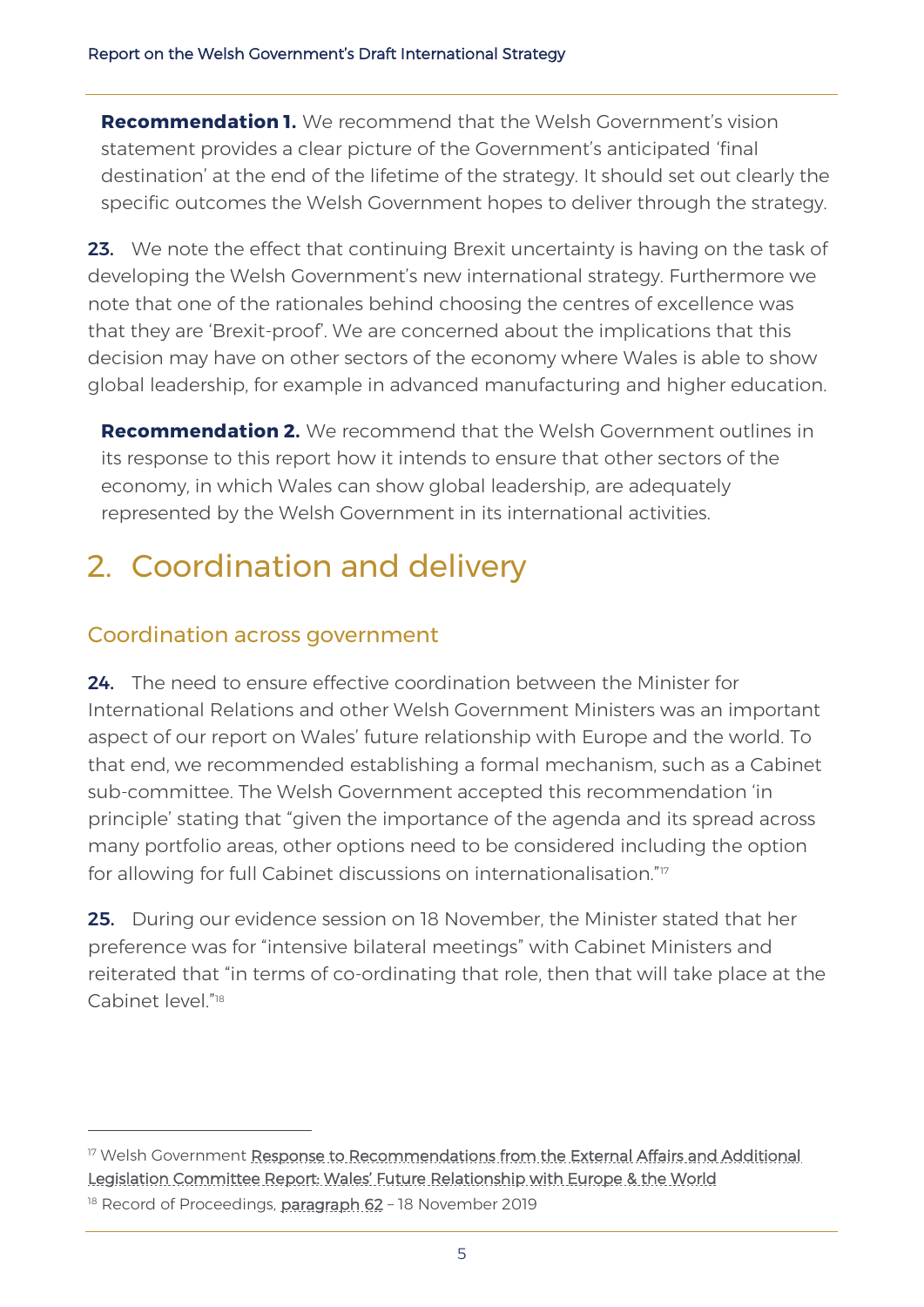26. Dr Elin Royles identified "co-ordination with other Welsh Government policies, and co-ordination within the strategy itself" as an area where the document was not "as strong as they perhaps could have been".<sup>19</sup>

#### Coordination across civil society and industry

**27.** In order to monitor international activity, the draft strategy states:

"We will convene two meetings a year to ensure we are coordinating our activities across Welsh Government and other organisations, such as local government and civil society, to ensure that, where possible and appropriate, we can build on each other's experiences and international platforms."<sup>20</sup>

28. Annex A of the draft strategy provides a "non-exhaustive list" of international networks and agreements to which the Welsh Government is a signatory and that the list will be "reviewed as the UK's relationship with the European Union" is finalised. 21

29. During our roundtable session, Dr Rachel Minto said that she wanted to better understand how the strategy was going to allow citizens and civil society organisations within Wales to engage with the 'international arena'.<sup>22</sup>

**30.** Similarly, Dr Elin Royles stated that the strategy focused "more on what the Government is doing" and highlighted the example of Wales' relationship with Flanders. Dr Royles said:

> "What we don't have in this strategy is an outline of the range of bodies that could be involved. The focus here is more on what the Government is doing, and it hasn't encapsulated the kind of activities that other bodies are involved with. There are things such as the relationship with Flanders. The Welsh Government is now a central part of that relationship and there has been so much close contact between various cultural organisations. And that shows the range of civil society

<sup>&</sup>lt;sup>19</sup> Record of Proceedings, **paragraph 112** - 21 October 2019

<sup>&</sup>lt;sup>20</sup> Welsh Government, [International Strategy](https://gov.wales/draft-international-strategy-for-wales) - draft for consultation

<sup>&</sup>lt;sup>21</sup> Welsh Government, [International Strategy](https://gov.wales/draft-international-strategy-for-wales) - draft for consultation

<sup>&</sup>lt;sup>22</sup> Record of Proceedings, **[paragraph 98](https://record.assembly.wales/Meeting/5642)** - 21 October 2019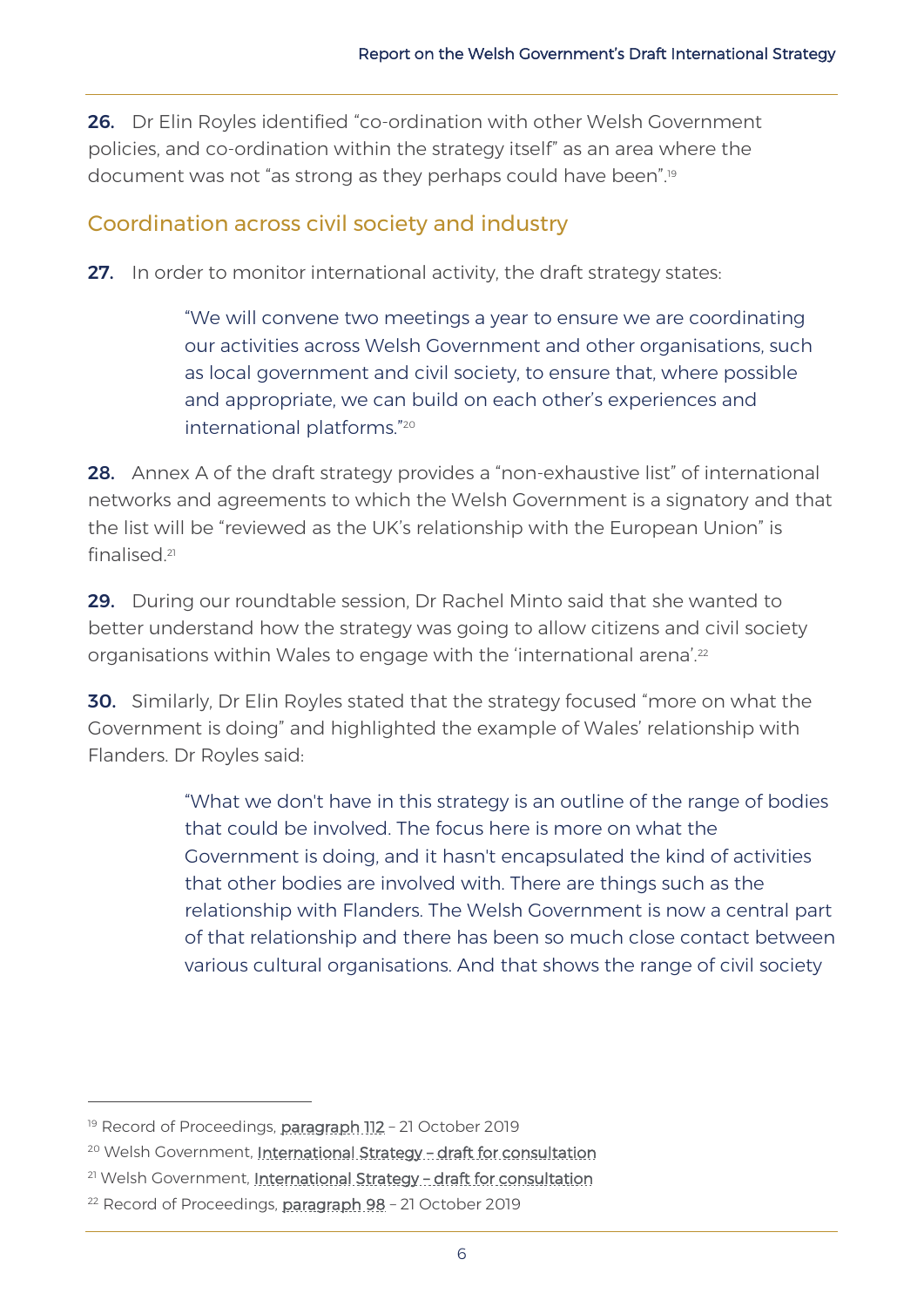organisations that are involved with these international and European activities." 23

#### Coordination and delivery at UK level

**31.** One of the Minister's stated aims for the strategy is to work with the UK Government and UK agencies to promote Welsh interests overseas. During a scrutiny session with the Minister on 10 June 2019, the Minister said:

> "[…]I'm very, very keen to see the UK Government do a lot more for Wales, but I think if we were being fair, we perhaps needed to give them clarity in terms of what we want them to sell. That's what I'm hoping that this strategy will do, is to give absolute clarity to them in terms of the messages we want them to give. And once we've got that clarity, I will be demanding a lot more, not just from the UK Government, but some of the agencies that work for the UK Government—so your British Council and other organisations as well[…]"<sup>24</sup>

32. The Draft Strategy itself states that the Welsh Government "will work with the UK Government – and its agencies – to ensure our strategy and our distinct Welsh messaging is delivered and aligned where possible with UK Government policies and strategies."<sup>25</sup>

**33.** In her evidence, Dr Elin Royles highlighted concerns regarding the mechanisms for Welsh and UK Government co-ordination in this area. Dr Royles said:

> "The strategy acknowledges that the UK has an important role in advocating and promoting Wales internationally, but then it's sometimes weak about how to ensure that the UK Government and the various agencies will do so." 26

<sup>&</sup>lt;sup>23</sup> Record of Proceedings, **paragraph 175** - 21 October 2019

<sup>&</sup>lt;sup>24</sup> Record of Proceedings, [paragraph 24](https://record.assembly.wales/Committee/5467) - 10 June 2019

<sup>&</sup>lt;sup>25</sup> Welsh Government, [International Strategy](https://gov.wales/draft-international-strategy-for-wales) - draft for consultation

<sup>&</sup>lt;sup>26</sup> Record of Proceedings, [paragraph 128](https://record.assembly.wales/Meeting/5642) - 21 October 2019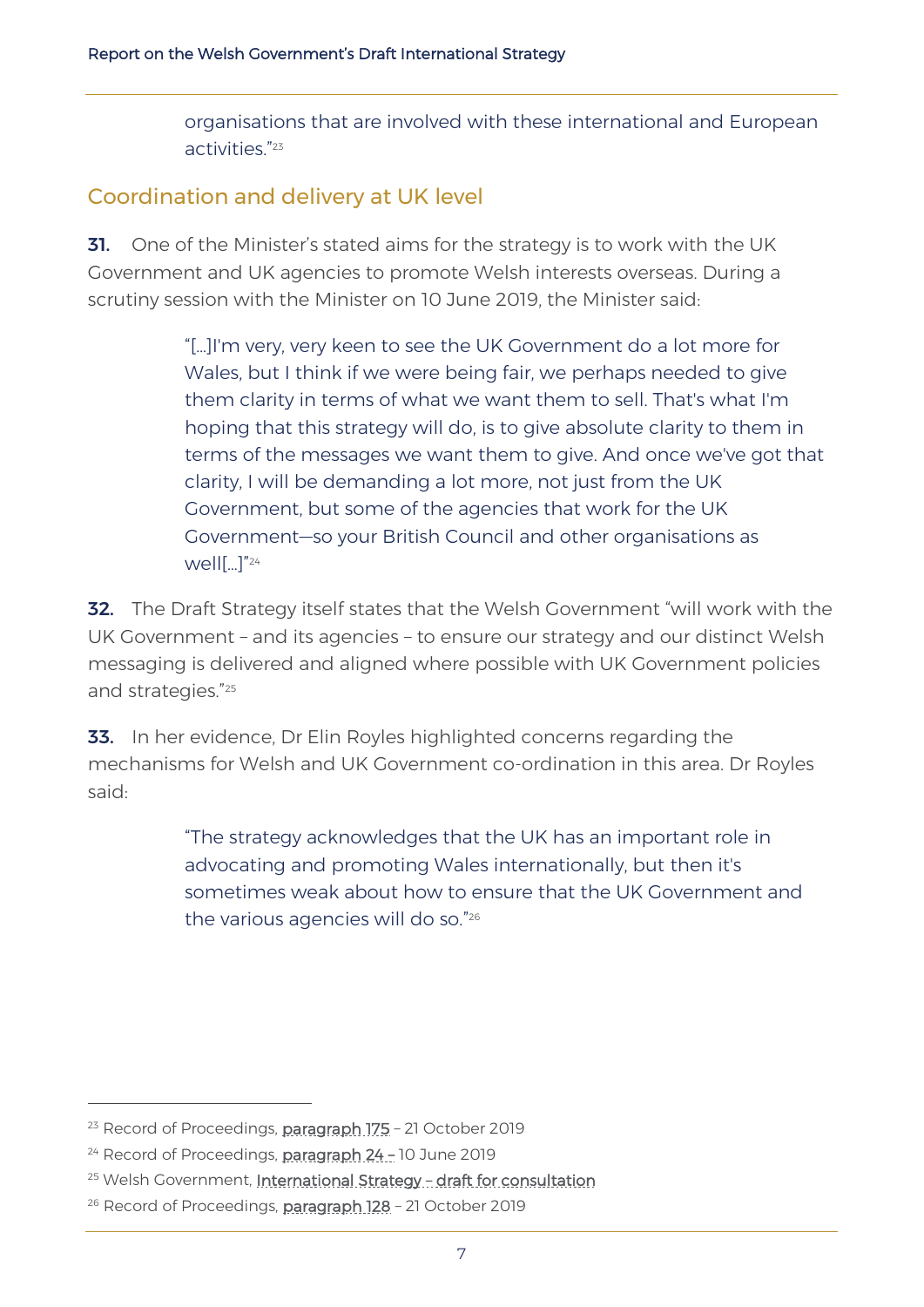#### Our view

34. We reiterate our view that the Minister for International Relations should establish a formal mechanism for the coordination of the Welsh Government's international relations work through the creation of a Cabinet sub-committee to bring together Ministers from other relevant portfolios.

**35.** We support the stated aim of the Minister to ensure greater coordination with the UK Government and UK agencies in the international field, including a minimum 5 per cent of representation (to reflect Wales' population share within the UK). However, we would welcome more detail on exactly how the Minister intends to do this. We would also welcome clarity on whether the UK Government and UK agencies will be involved in the development of the delivery plans and if the Welsh Government expects UK agencies to lead on any of the actions that will be contained within them.

**Recommendation 3.** We recommend that the Welsh Government outlines how it intends to ensure that its international relations activities are better coordinated both within the Welsh Government, and with those of the UK Government and UK agencies and whether a formalised mechanism in pursuit of this aim is required.

**36.** We agree with the views of witnesses that civil society and other organisations will have an important role to play in the strategy.

**Recommendation 4.** We recommend that the final strategy sets out in greater detail how the Welsh Government will work with civil society organisations wishing to support delivery of the strategy.

### Delivery of the strategy

37. In terms of delivery, recommendation 3 of our previous report stated that a new international strategy should be accompanied by a suite of key performance indicators so that progress can be measured against the objectives of a new strategy on an annual basis. The Welsh Government accepted this recommendation.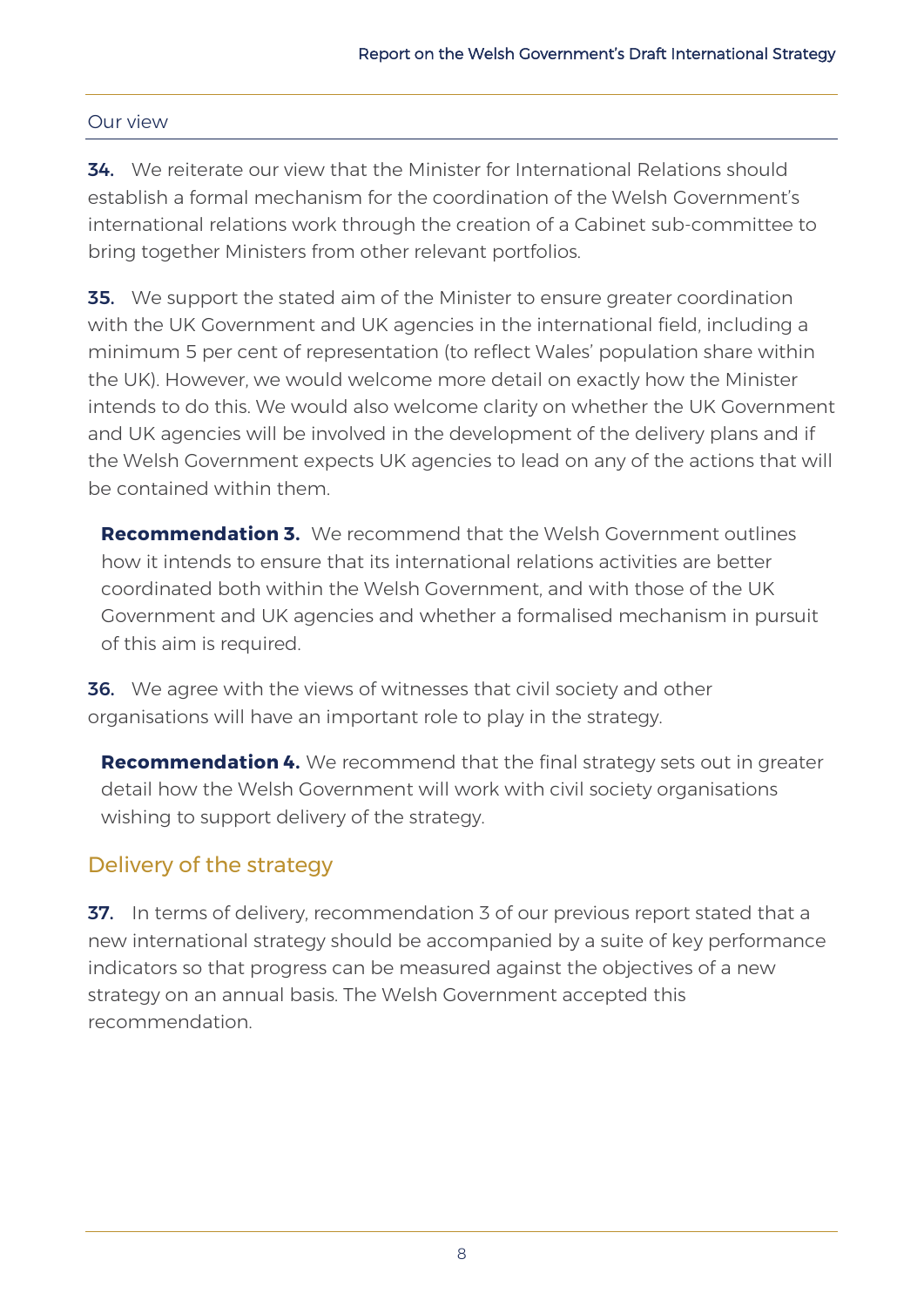**38.** In her statement launching the draft strategy the Minister stated:

"The strategy will be supported by delivery plans which will contain targets and key actions. However, it is impossible to include targets at this time because of the current uncertainties surrounding the Brexit outcome."<sup>27</sup>

**39.** Dr Elin Royles and Susie Ventris-Field highlighted that the strategy has a somewhat inconsistent approach to marrying the strategic aims with specific actions. Susie Ventris-Field said: "it tries to be very ambitious with some quite vague statements, but then very specific in some of the details, and maybe just a good example would be on the section that's on Wales for Africa". <sup>28</sup> She added:

> "You can have delivery plans that sit under a strategy that are year on year or longer term that would deal with those detailed issues. So, it does feel like that's where it's falling down a little bit; it's not quite pitching at the level of strategy, really." 29

40. Similarly, Dr Elin Royles said "it's a bit vague on the implementation" arguing that "you could envisage a number of sectoral action plans coming out from the document, but it's quite unclear about what it wants to do." Dr Royles added that "maybe it's trying to combine both a bit too much." $^{\text{30}}$ 

41. Susie Ventris-Field emphasised the need for effective scrutiny and review of the implementation of the strategy. $31$ 

42. The Minister's statement launching the consultation on the draft international strategy, in July 2019, outlined that the strategy would be accompanied by 'delivery plans which will contain targets and key actions'.<sup>32</sup>

**43.** On 18 November, the Minister told us that the intention was to focus on publication of the strategy in January 2020 and that the Welsh Government was "not going to go into detail about the delivery of the plans now".<sup>33</sup>

<sup>&</sup>lt;sup>27</sup> Welsh Government, Written Statement, [Consultation on the International Strategy,](https://gov.wales/written-statement-consultation-response-draft-international-strategy-wales) - 31 July 2019

<sup>&</sup>lt;sup>28</sup> Record of Proceedings, **paragraph 136** - 21 October 2019

<sup>&</sup>lt;sup>29</sup> Record of Proceedings, [paragraph 137](https://record.assembly.wales/Meeting/5642) - 21 October 2019

<sup>&</sup>lt;sup>30</sup> Record of Proceedings, **paragraph 138** - 21 October 2019

<sup>&</sup>lt;sup>31</sup> Record of Proceedings, **paragraph 205** - 21 October 2019

<sup>&</sup>lt;sup>32</sup> Welsh Government, Written Statement, [Consultation on the International Strategy,](https://gov.wales/written-statement-consultation-response-draft-international-strategy-wales) - 31 July 2019

<sup>&</sup>lt;sup>33</sup> Record of Proceedings, [paragraph 127](https://record.assembly.wales/Meeting/5645) - 18 November 2019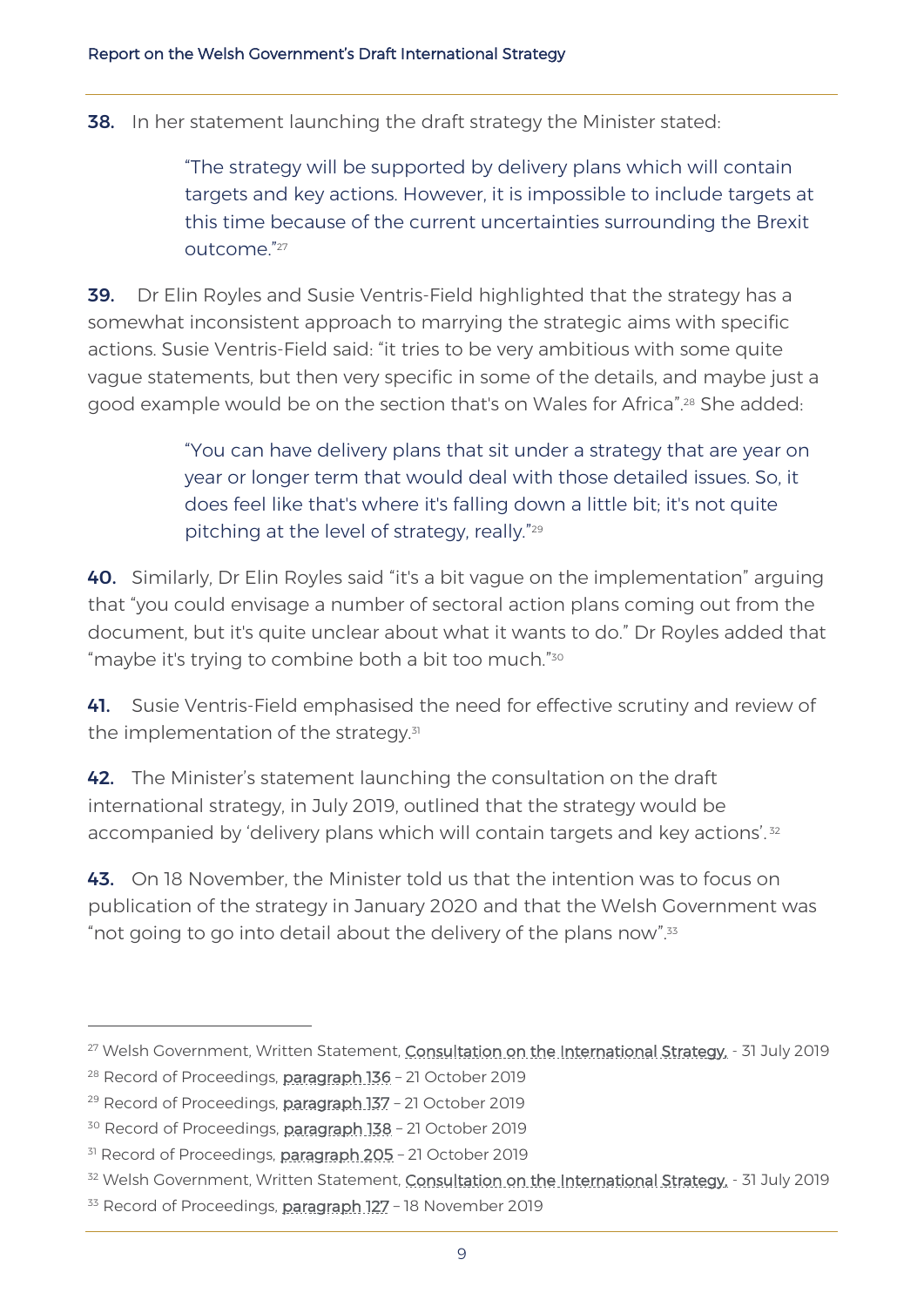44. Our report on Wales' future relationship with Europe and the world also called on the international strategy to be accompanied by a suite of key performance indicators so that progress can be measured against the objectives of a new strategy on an annual basis. This recommendation was accepted by the Welsh Government. These were not included within the draft international strategy but we note the Welsh Government's intention to publish delivery plans.

#### Our view

45. It is clear to us that implementation and delivery of the strategy will need effort from across the Welsh Government and wider civil society.

46. We acknowledge that the uncertainty caused by Brexit and possible changes in UK Government policy, make establishing measurable targets challenging. However, we consider it to be essential that the strategy is accompanied by a suite of measurable action points so that implementation of the strategy can be properly scrutinised.

47. We acknowledge the Welsh Government's intention to place its immediate focus on the publication of the international strategy by January 2020. However, we believe that publication of the delivery plans will be important to the success of the strategy, and certainty on the timeline for their publication will be important to all organisations wishing to collaborate with the Welsh Government on delivery.

**Recommendation 5.** We recommend that the Welsh Government publish a detailed suite of measurable targets and action points to sit underneath the finalised strategy. These could be year on year in order to provide the Welsh Government with enough flexibility to adapt to policy changes at a UK Government level.

**Recommendation 6.** We call on the Welsh Government to set out in its response to the Committee the timeline for the publication of the delivery plans.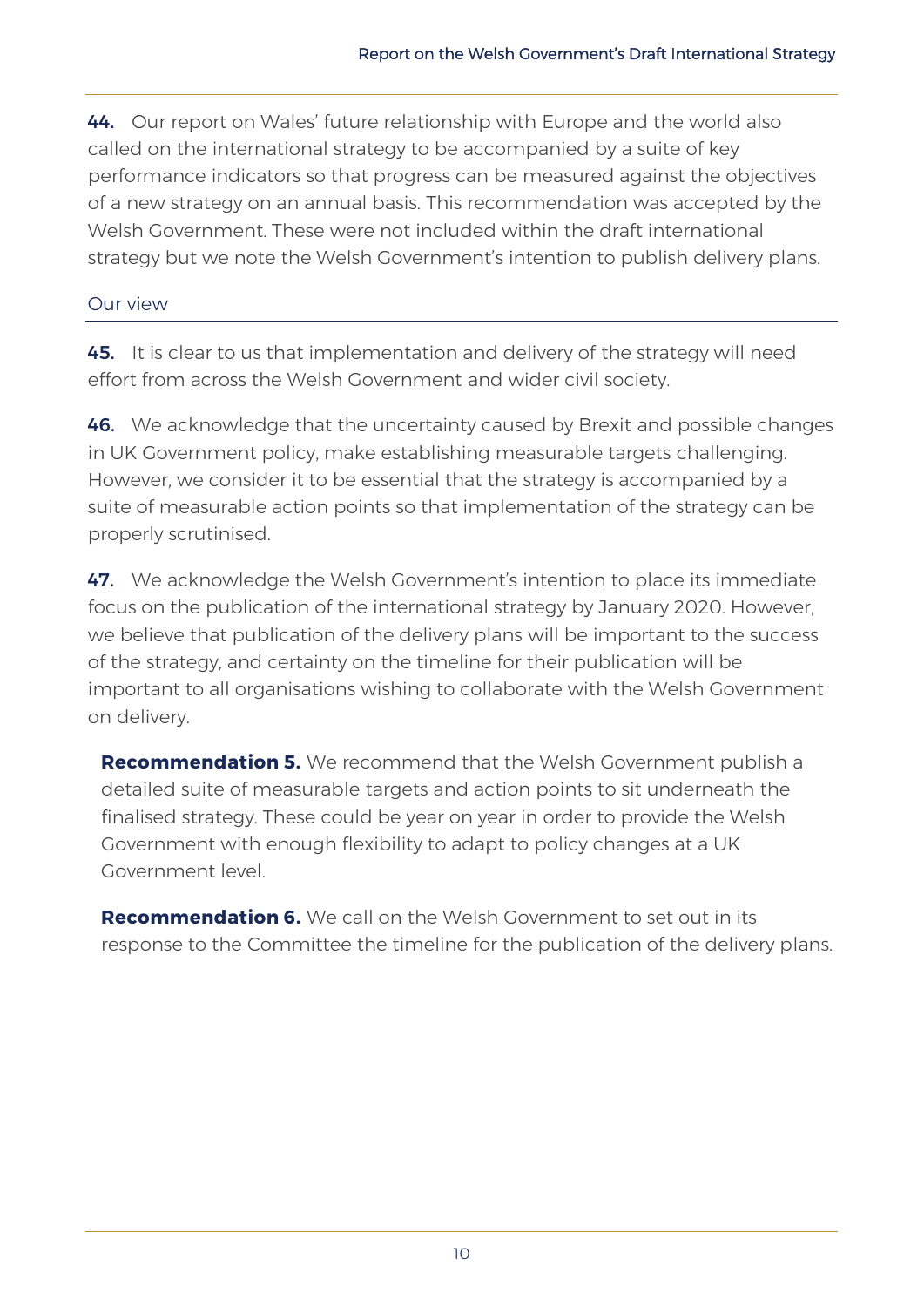# 3. International relationships

## Priority countries and regions

48. In our February 2019 report, we recommended that the Welsh Government review its bilateral relationships in order to "assess whether these relationships can be strengthened and deepened in future in line with Wales' strategic priorities."<sup>34</sup>

49. The Welsh Government outlined its priority international relationships in Annex B of the draft strategy. They are divided into priority country relationships with Germany, France, the USA (and wider North America); and sub-state relationships with Brittany, the Basque Country, and Flanders.

**50.** During oral evidence, the Minister explained some of the rationale behind the priority country relationships:

> "[…] we want to focus on Germany, because that is our biggest export market and it's our second biggest inward investment market. There's actually a really strong German diaspora in Wales. So, those are really solid reasons why we would pick on that country.

The same thing in France—that's our second biggest export market. Ireland is our closest neighbour. All of that has been worked out with a very strong evidence base behind it. And the same thing with the United States—that's our biggest investor into Wales. Also, in some of the core areas we're looking at developing—cyber security, compound semiconductors and film and tv—there's a real strength in terms of industry in North America, so that's why we've done that." 35

#### Overseas Offices

51. In terms of the Welsh Government's overseas offices, recommendation 8 of our earlier report called on the Welsh Government to commission an independent baseline analysis of these and for that analysis to be used to oversee the performance management of the offices. The Minister accepted this

<sup>&</sup>lt;sup>34</sup> External Affairs and Additional Legislation Committee, 'Wales' future relationship with Europe [and the world'](http://www.assembly.wales/laid%20documents/cr-ld12214/cr-ld12214-e.pdf) - February 2019

<sup>&</sup>lt;sup>35</sup> Record of Proceedings, **[paragraphs 24 and 25](https://record.assembly.wales/Committee/5635)** - 23 September 2019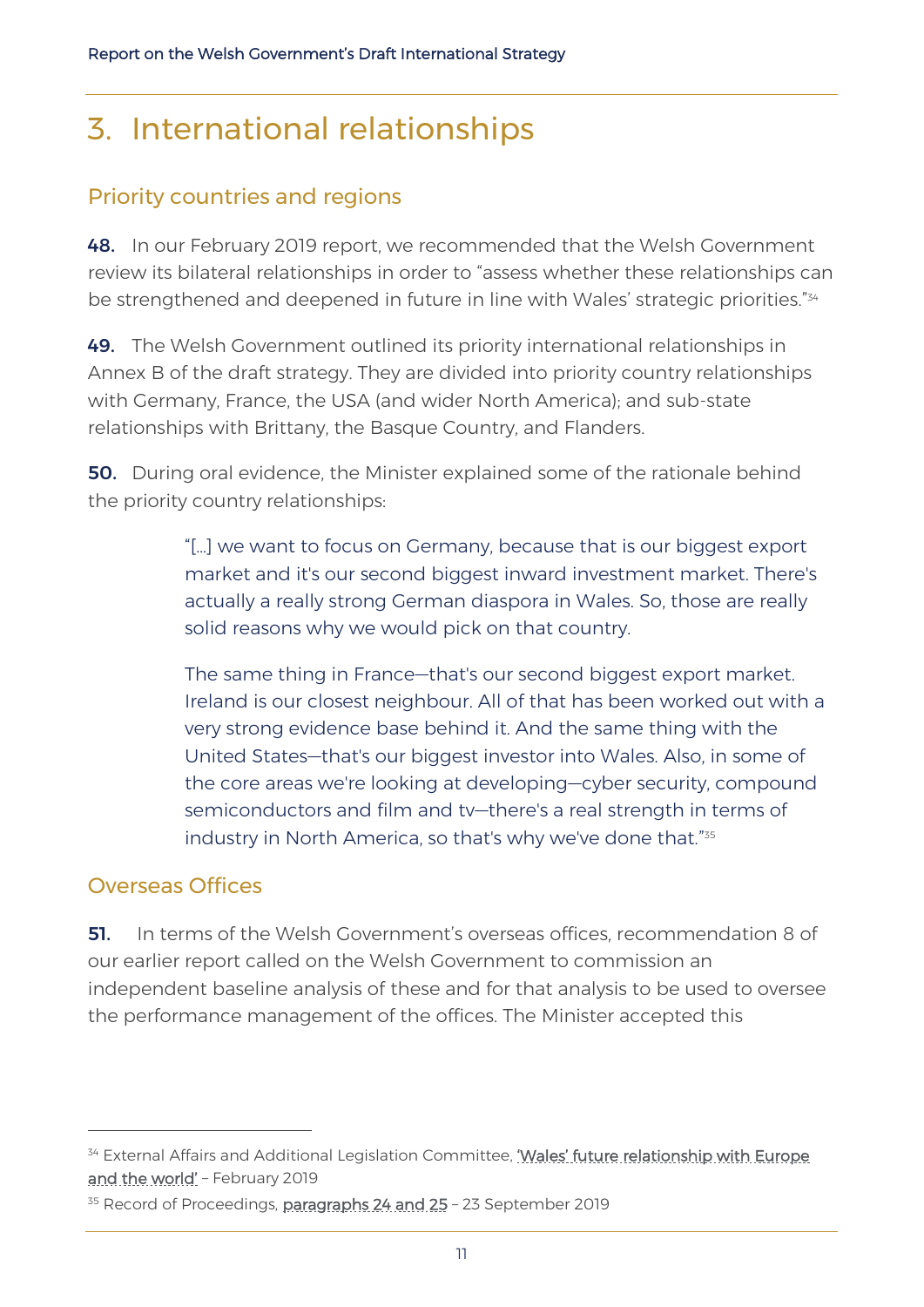recommendation 'in principle' stating that the Government would give further consideration to it while the strategy was being developed.<sup>36</sup>

**52.** The draft international strategy states that the Welsh Government will "publish a remit for our offices and ensure that objectives are built into business plans to proactively respond to global issues".<sup>37</sup>

**53.** During oral evidence, the Minister explained that the aims and objectives of each overseas office would vary from location to location.<sup>38</sup> Furthermore the Minister stated that she wanted to "empower" the overseas offices to enable them to respond "flexibly" and proactively to opportunities.<sup>39</sup>

54. On 21 October, the first quarterly report on the performance of the Welsh Government's overseas offices was issued to the Committee. The report included performance data against five key outputs, as well as a statement of intention for the outputs to be expanded in future to include the 'identification and engagement of Welsh diaspora and friends of Wales.'

#### Our view

**55.** We agree with the overall approach to the overseas offices, however we note that there is an anomaly in that whereas the Basque Country is identified as one of three priority relationships, the Welsh Government does not have presence anywhere in the sovereign state of Spain.

**Recommendation 7.** We recommend that the Welsh Government outlines in its response to this report what consideration it has given to establishing a permanent presence in the Basque Country, and if not, to outline what alternative steps it intends to take to ensure that the relationship can be strengthened in the absence of a permanent presence.

<sup>&</sup>lt;sup>36</sup> Welsh Government Response to Recommendations from the External Affairs and Additional [Legislation Committee Report: Wales' Future Relationsh](http://www.assembly.wales/laid%20documents/gen-ld12502/gen-ld12502-e.pdf)ip with Europe & the World

<sup>37</sup> Welsh Government, [International Strategy](https://gov.wales/draft-international-strategy-for-wales) - draft for consultation

<sup>&</sup>lt;sup>38</sup> Record of Proceedings, [paragraph 132](https://record.assembly.wales/Meeting/5635) - 23 September 2019

<sup>&</sup>lt;sup>39</sup> Record Proceedings, [paragraphs 136](https://record.assembly.wales/Meeting/5635) - 149 - 23 September 2019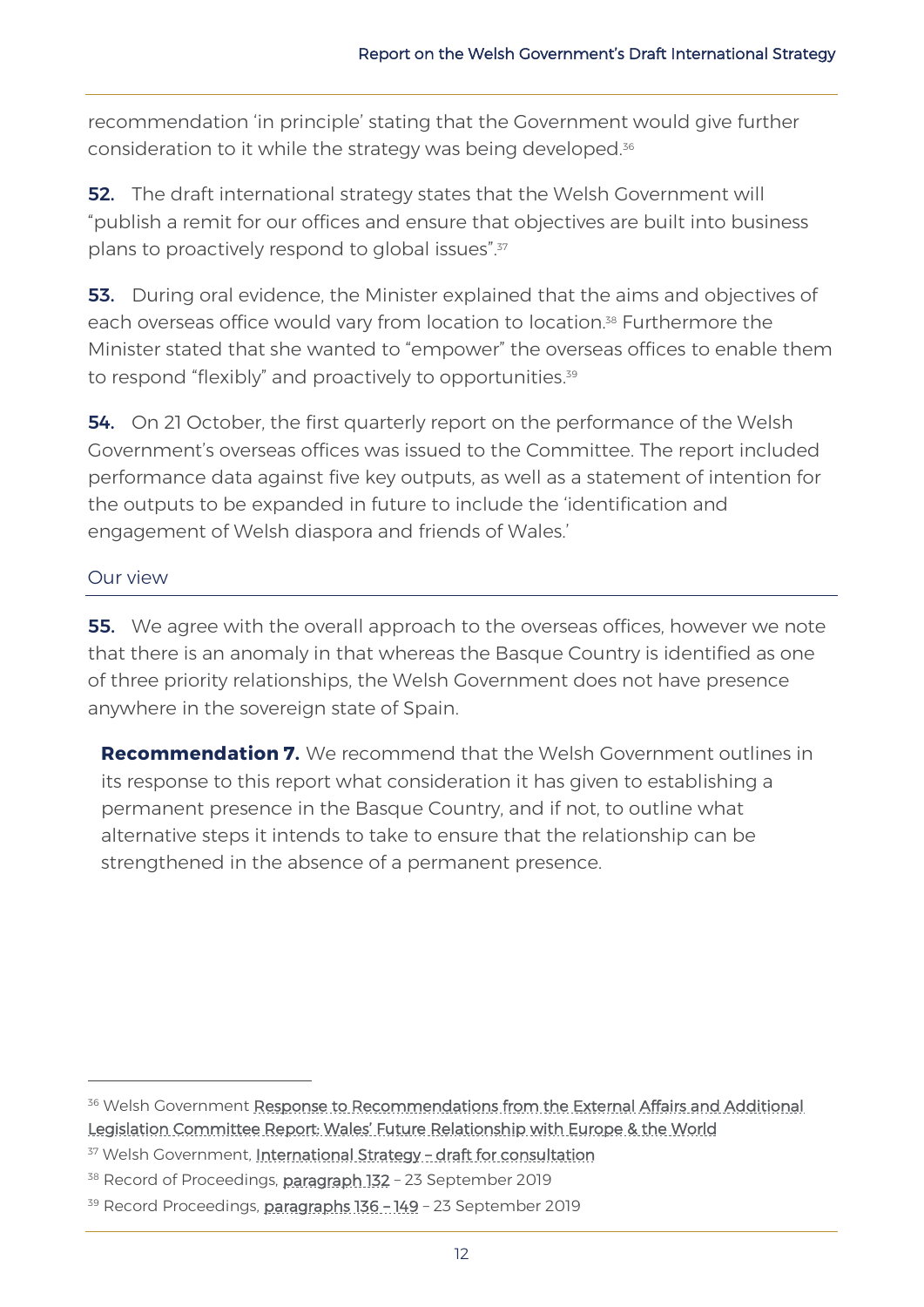56. We would welcome more detail from the Welsh Government in terms of measuring the performance of the international offices, and how their work aligns with the priorities of the final strategy. We note that the first of the quarterly reports published by the Welsh Government states that future performance measures for overseas offices will be revised to deliver against the international strategy objectives. We would welcome clarity on when and how this will be done and in which quarterly report we can expect to see inclusion of revised performance measures.

**Recommendation 8.** We recommend that the Welsh Government, in its response to this report, outlines how it intends to take forward our previous recommendation 8, when the International Strategy is finalised.<sup>40</sup>

#### The Brussels office and future relations with the EU

**57.** In terms of the Welsh Government's Brussels office, the draft strategy states that:

> "Maintaining strong links with Europe and the European Union, as the UK continues to negotiate to leave the EU, will be key to the success of this strategy. Our Brussels office will play a significant role."<sup>41</sup>

**58.** Dr Rachel Minto emphasised the "really important role" of the Brussels office in terms of "intelligence gathering, seeking to influence policy," and as a base for engaging in European networks. 42

59. The Minister stated that the Government were "very committed" to the Brussels office and highlighted its wider importance:

> "Brussels is an international hub like very few others. So, if you think about the number of lobbyists, it has the second highest number of lobbyists in the world, and there's a reason for that. It's because it's an influential place. So, the Brussels office is not just about keeping tabs on the institutions and trying to influence those. It's a much broader

<sup>40</sup> Our previous recommendation 8 called on the Welsh Government to "commission an independent baseline analysis, for example by the Wales Audit Office, of the operation of the Government's overseas offices".

<sup>41</sup> Welsh Government, [International Strategy](https://gov.wales/draft-international-strategy-for-wales) - draft for consultation

<sup>&</sup>lt;sup>42</sup> Record of Proceedings, [paragraph 188](https://record.assembly.wales/Meeting/5642) - 21 October 2019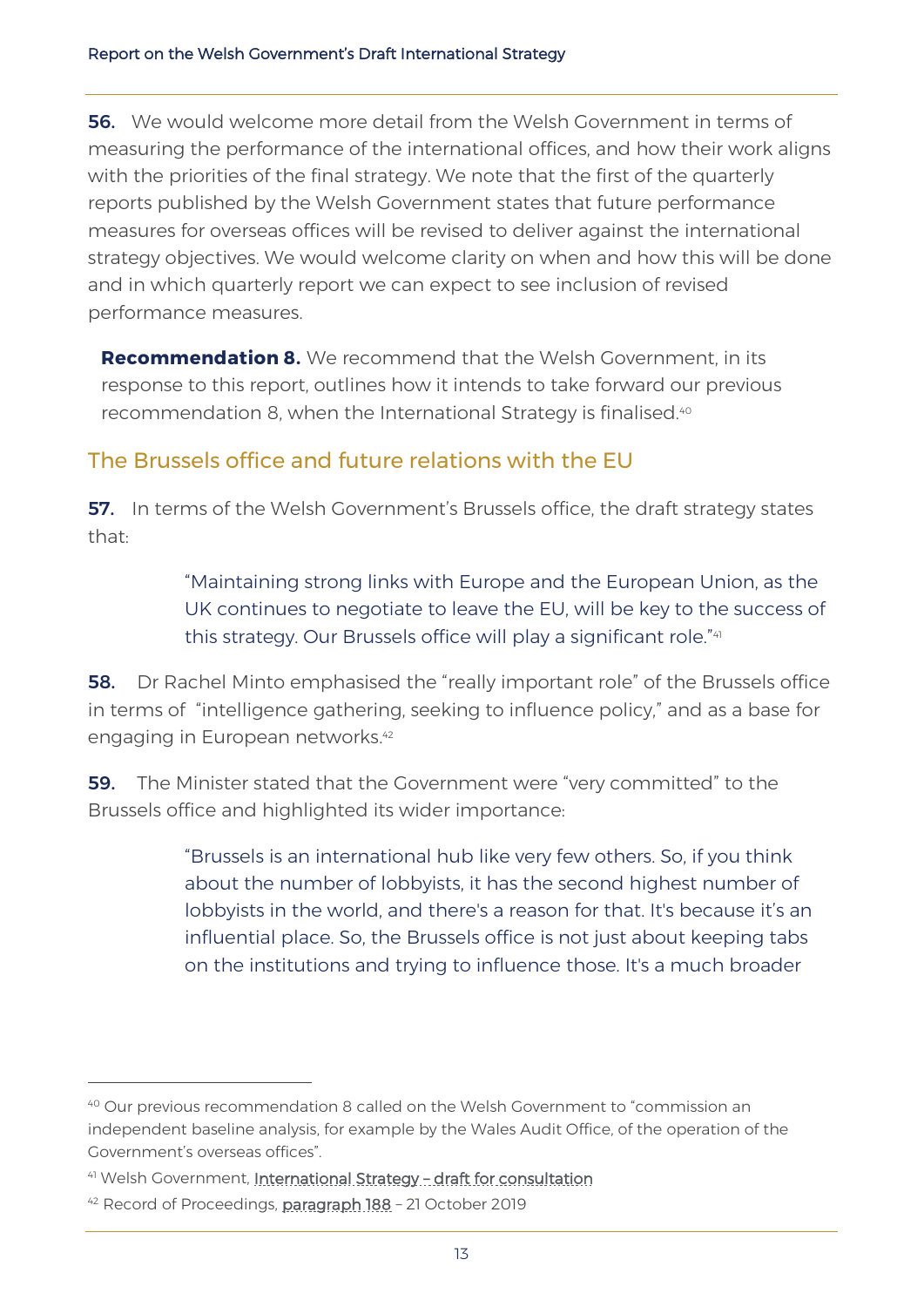role where, actually, we get access to major companies that are based in Brussels, where it's easier to access those people.

Obviously, in terms of forging the new relationship with the EU, post Brexit, if it comes to that, then we will want to influence what that relationship will look like, and understanding where Brussels is coming from in those negotiations will be important, and that Brussels office will be crucial for that." 43

60. More broadly, the Minister told us about the importance of engagement with the European Union and Member States in the future:

> "We've opened new offices in France and Germany, and I think that was really important to give a signal that, 'Listen, whatever's happening here, we are totally committed to our European neighbours.' I think we've, obviously, got to keep a watching brief on how things will pan out. Key for me is that we maintain our relationship with the EU as our top priority—that's where 60 per cent of our goods go. So, we need to just keep watching that space in particular, and we may need to think about how we respond in relation to possibly reinforcing our European presence in the light of what happens in relation to Brexit." 44

**61.** In our previous report, we called on the Welsh Government to explore with the EU the possibility of Wales' continued participation in European programmes that are undertaken in devolved areas. The Welsh Government accepted this recommendation 'in principle' and recognised that it was important for Wales to have continued access to a number of partnerships and networks (and any successors) after Brexit. These included the Ireland-Wales programme, Horizon 2020, ERASMUS+ and Creative Europe.<sup>45</sup>

<sup>43</sup> Record of Proceedings, [paragraph 62 and 63](https://record.assembly.wales/Meeting/5467) - 10 June 2019

<sup>&</sup>lt;sup>44</sup> Record of Proceedings, [paragraph 76](https://record.assembly.wales/Meeting/5645) - 18 November 2019

<sup>45</sup> Welsh Government Response to Recommendations from the External Affairs and Additional [Legislation Committee Report: Wales' Future Relationship with Europe & the World](http://www.assembly.wales/laid%20documents/gen-ld12502/gen-ld12502-e.pdf)